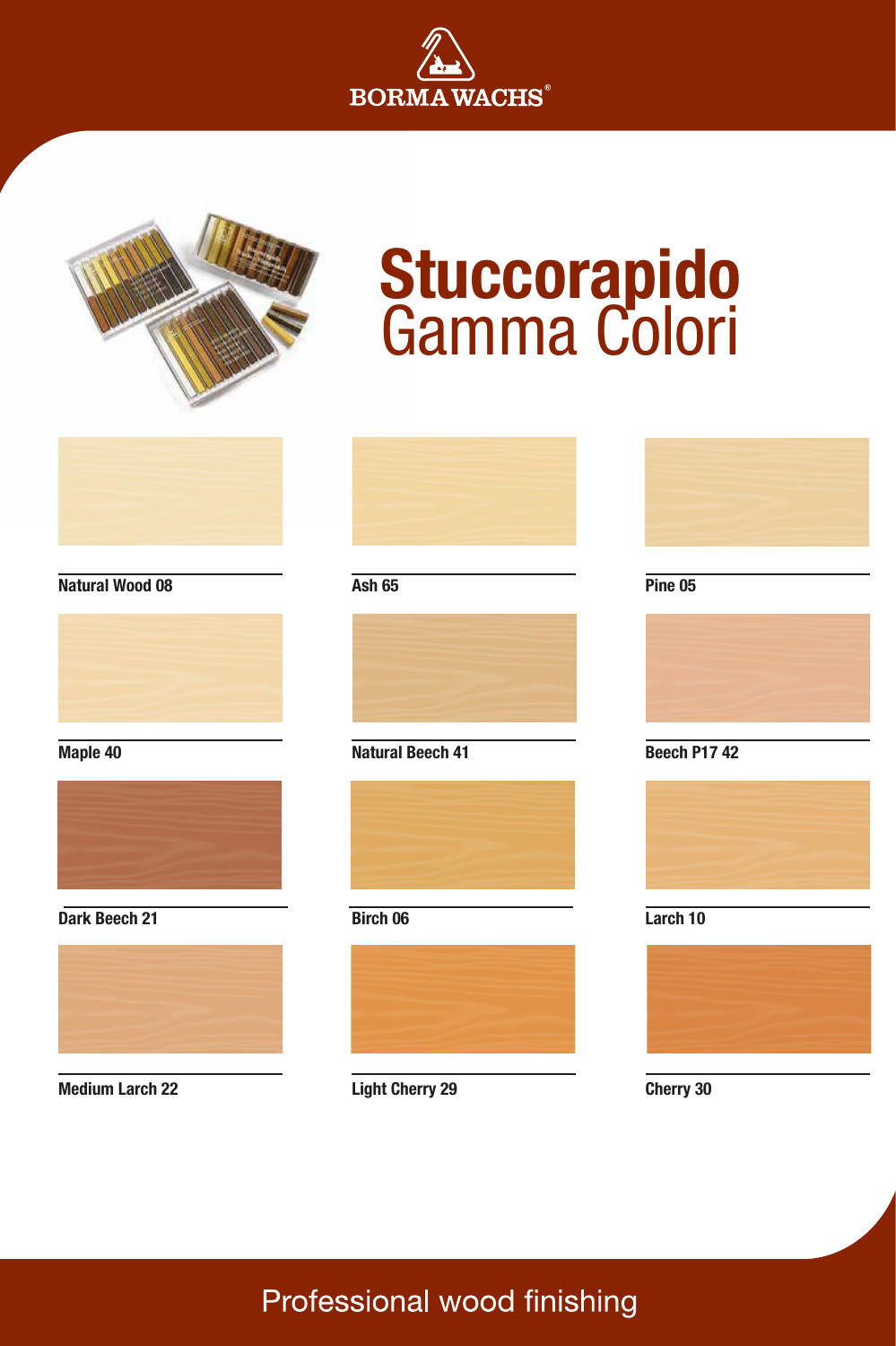

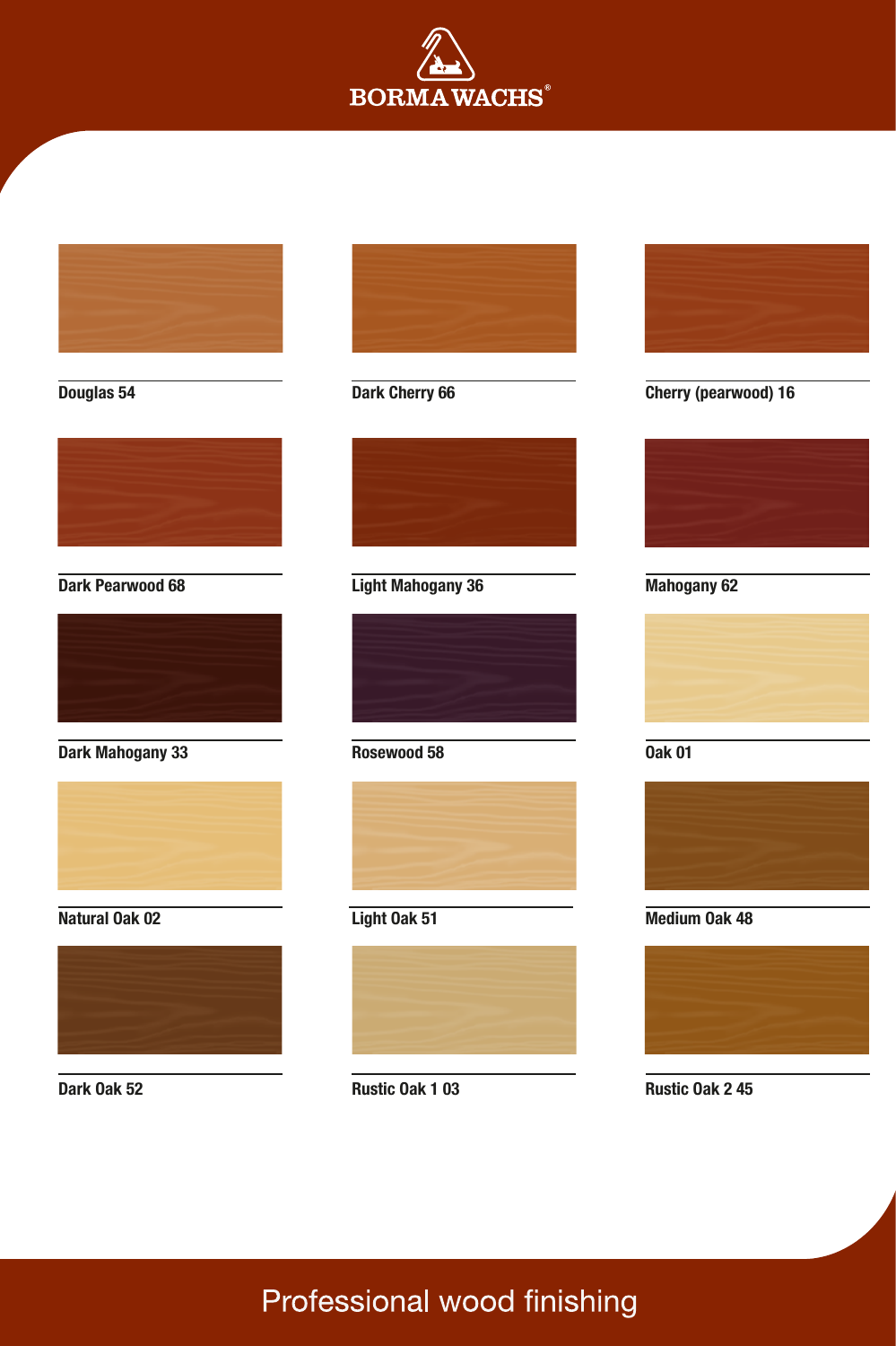



**Black Brown 47**





### **Teak 17**



### **Brown 46**



### **Medium Walnut 59**



### **Wengè 146**





### **Light Elm 18**



### **Light Walnut 55**



### **Dark Walnut 63**



**Reddish Wanut 07**

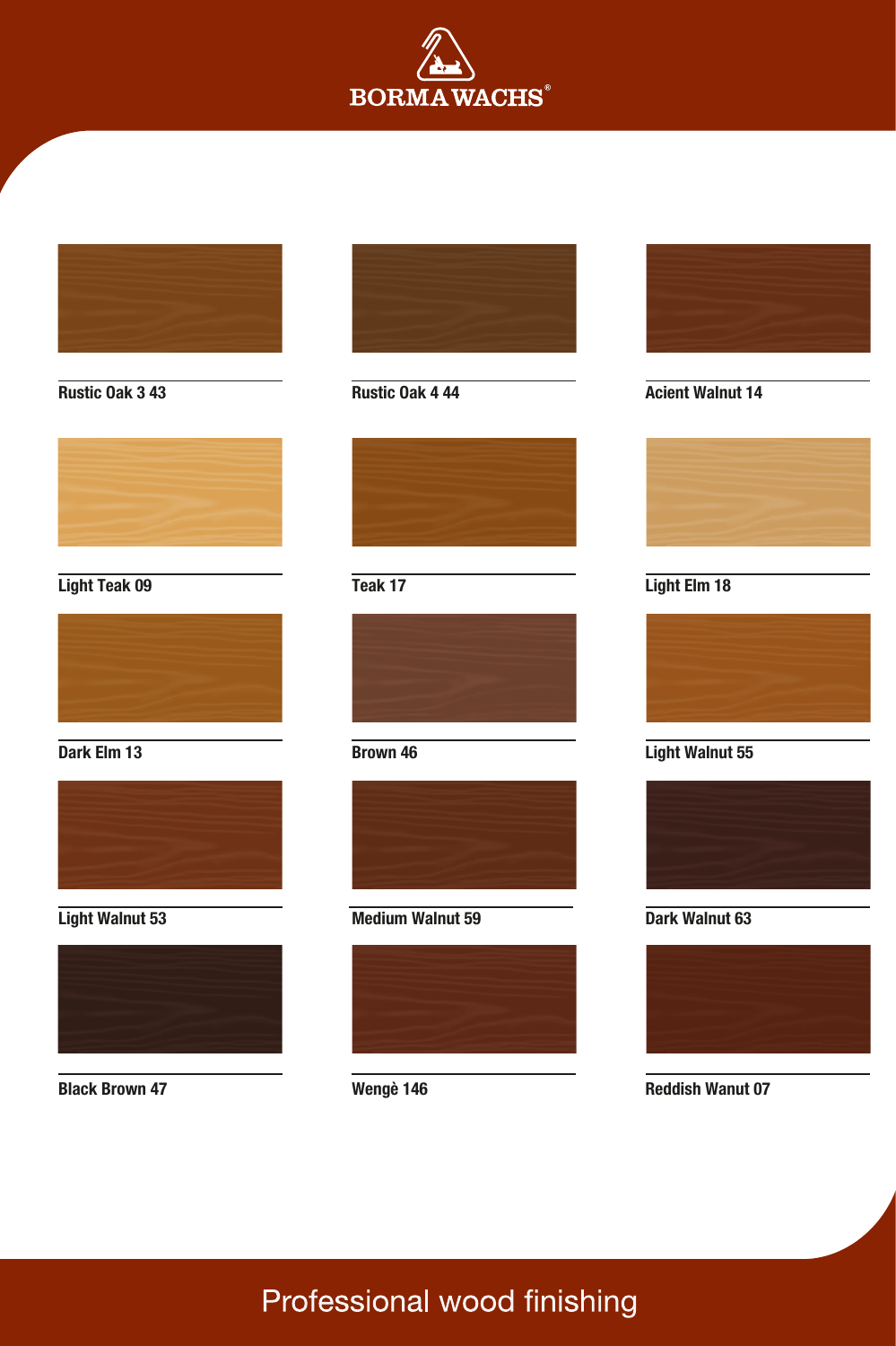

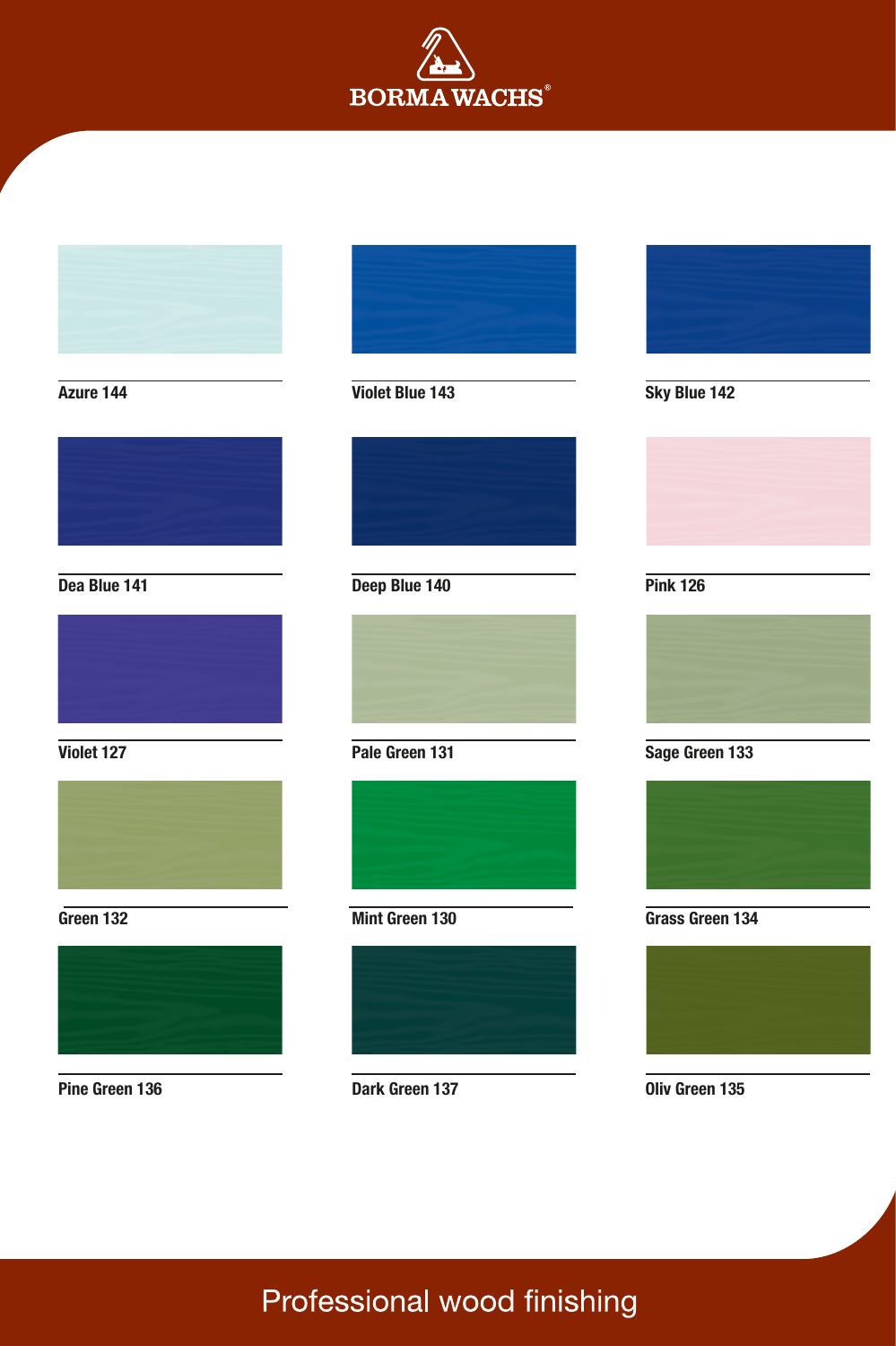

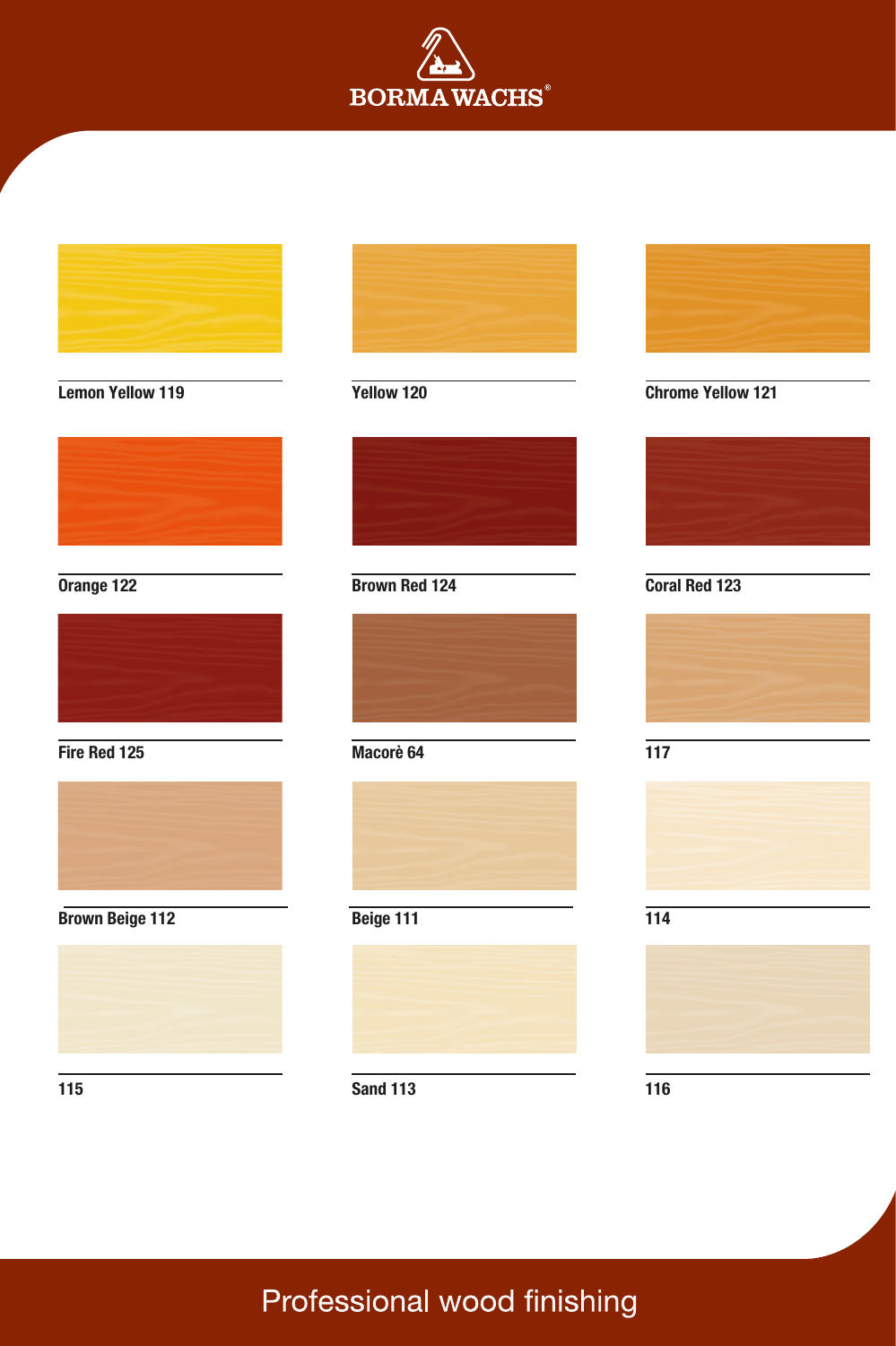